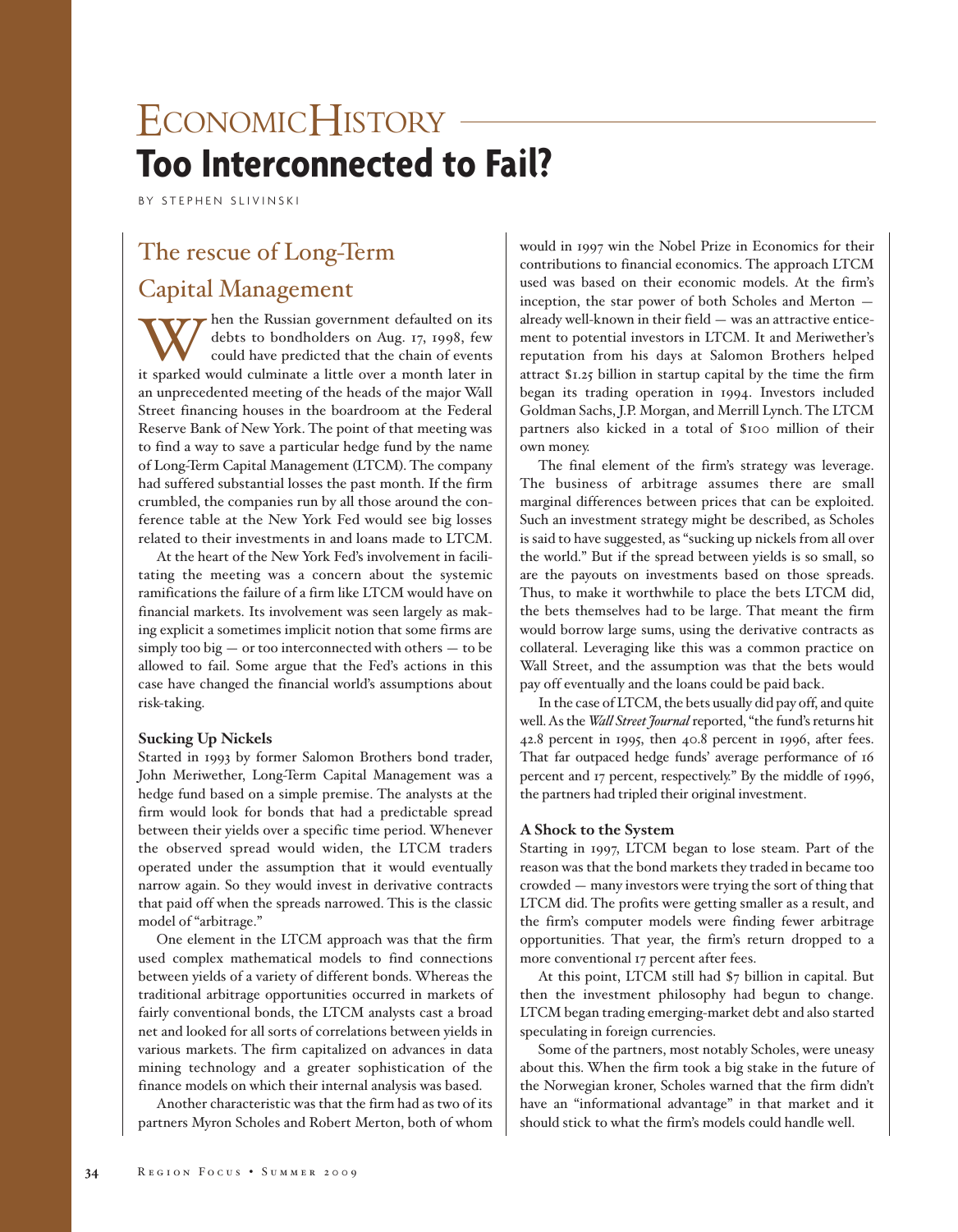Soon, murmurs of unease in foreign bond markets didn't bode well for the firm. In June 1998, LTCM racked up a 10 percent loss, their largest one-month loss to date.

Then came the biggest shock of all. On Monday, August 17, the Russian government defaulted on its debt and let its currency plummet. This triggered a flight to more stable assets, like U.S. Treasury bonds. This created problems for LTCM's balance sheet, and not just because the fund held a large number of Russian bonds outright. The events also threw off the well-defined and predictable pattern of interest rate spreads upon which the firm's derivative investments in domestic and foreign bonds relied. Now, instead of interest rates converging, the massive rush to more secure bonds — an anomalous occurrence in the assumptions of LTCM models — were driving the rates further apart.

As the week wore on, things got worse. As Roger Lowenstein, author of *When Genius Failed: The Rise and Fall of Long-Term Capital Management*, described it: "Long-Term, which had calculated with such mathematical certainty that it was unlikely to lose more than \$35 million on any single day, had just dropped \$553 million — 15 percent of its capital — on that one Friday in August. It had started the year with \$4.67 billion. Suddenly, it was down to \$2.9 billion. Since the end of April, it had lost more than a third of its equity."

The firm's partners scrambled for more capital. One of the partners, Eric Rosenfeld, made an overture to Warren Buffett with a request for the Berkshire Hathaway CEO to invest in LTCM. He was initially rebuffed. Buffett, although intrigued, thought the firm would be better served by having a Wall Street securities firm bolster its balance sheet.

Such insight was not lost on the partners. In fact, they had already begun to redouble their efforts to get more Wall Street investment, but they weren't getting much in the way of positive responses. Large institutional investors like Merrill Lynch declined to invest more in the fund. Meanwhile, the firm's lenders were becoming uneasy, understandably worried about LTCM's ability to repay its loans.

Meriwether still believed that their trades would pay off if they could simply weather the storm. The nature of most of their trades, after all, required a long-term view. But the lack of cash on hand coupled with the increasing buzz that creditors were beginning to consider LTCM a default risk created an environment where the partners were willing to do almost anything to get help.

By September 17, Meriwether had worked out a deal with Goldman Sachs co-chairman, Jon Corzine, that Goldman would lead an investment group to raise at least \$2 billion in capital. The next day, Corzine (now a U.S. Senator from New Jersey) called the president of the New York Fed, William McDonough, and told him that LTCM was "weak," but Goldman was trying to help them re-capitalize. To make sure that McDonough had a pair of eyes on the situation, he called Peter Fisher, the head of the New York Fed's trading desk that handled the bond sales which carry out the Fed's monetary policy. Fisher was dispatched to Greenwich, Conn., where LTCM was headquartered to take a look at the firm's books on September 20.

When the fundraising push began, however, Corzine discovered that LTCM had already been rebuffed by the same people that Goldman planned to approach for funding. Then Corzine decided to call the New York Fed again to let them know that a new plan had to be hatched quickly and that the Fed needed to help.

#### **The Rescue**

The scenario that scared the New York Fed policymakers went like this: LTCM, in its weakened state, would eventually have to succumb to demands by fearful lenders for increased collateral, which could then spur a default by the hedge fund and set off not only fire-sale panic selling of any derivative contracts with LTCM's name attached but also heavy losses for firms that had made similar investments. Add to the mix the crater that would open up in the balance sheets of LTCM's creditors, and Fed officials believed that the larger financial system could be at risk.

After his trip to Connecticut, Fisher and McDonough decided to work with the big institutional investors in LTCM — Merrill Lynch, Goldman Sachs, and J.P. Morgan to find a way to save LTCM. On the morning of September 22, the lead representatives from these firms met at the New York Fed. By later that day, the group had determined that the firms present would be the lead members in an investment consortium to keep LTCM afloat.

At about 8 p.m., Fisher convened a meeting of the heads of the original trio and other big Wall Street firms — including Chase Manhattan, Lehman Brothers, Morgan Stanley Dean Witter, and Salomon Smith Barney. Press reports later suggested that Fisher did not hint explicitly at using public money to help LTCM. Instead, he observed that a collapse of the hedge fund would be too chaotic for the markets to handle and suggested that there was "a public interest in a collective industry option" to keep LTCM from collapsing. The plan was to ask each firm present to chip in and save the hedge fund in exchange for an ownership stake and oversight of operations. After discussing details, the meeting adjourned until the following morning.

But when the meeting participants arrived the next morning, McDonough abruptly suspended the meeting. That morning, Warren Buffett had faxed an offer to Meriwether stating that he, in partnership with insurance giant AIG and Goldman Sachs, would be willing to buy LTCM for \$250 million. If the partners of LTCM agreed to the deal by 12:30 p.m. that day, Berkshire Hathaway would immediately invest \$3 billion to stabilize the fund. Another \$750 million would come from the other two firms. In addition, Buffett's offer noted that new leadership would be installed at LTCM once the buyout had occurred.

When Buffett's representatives met Meriwether in Connecticut before the deadline, Meriwether turned down the offer. Some observers note that he likely did it because he knew he could get a better deal from the Fed-facilitated